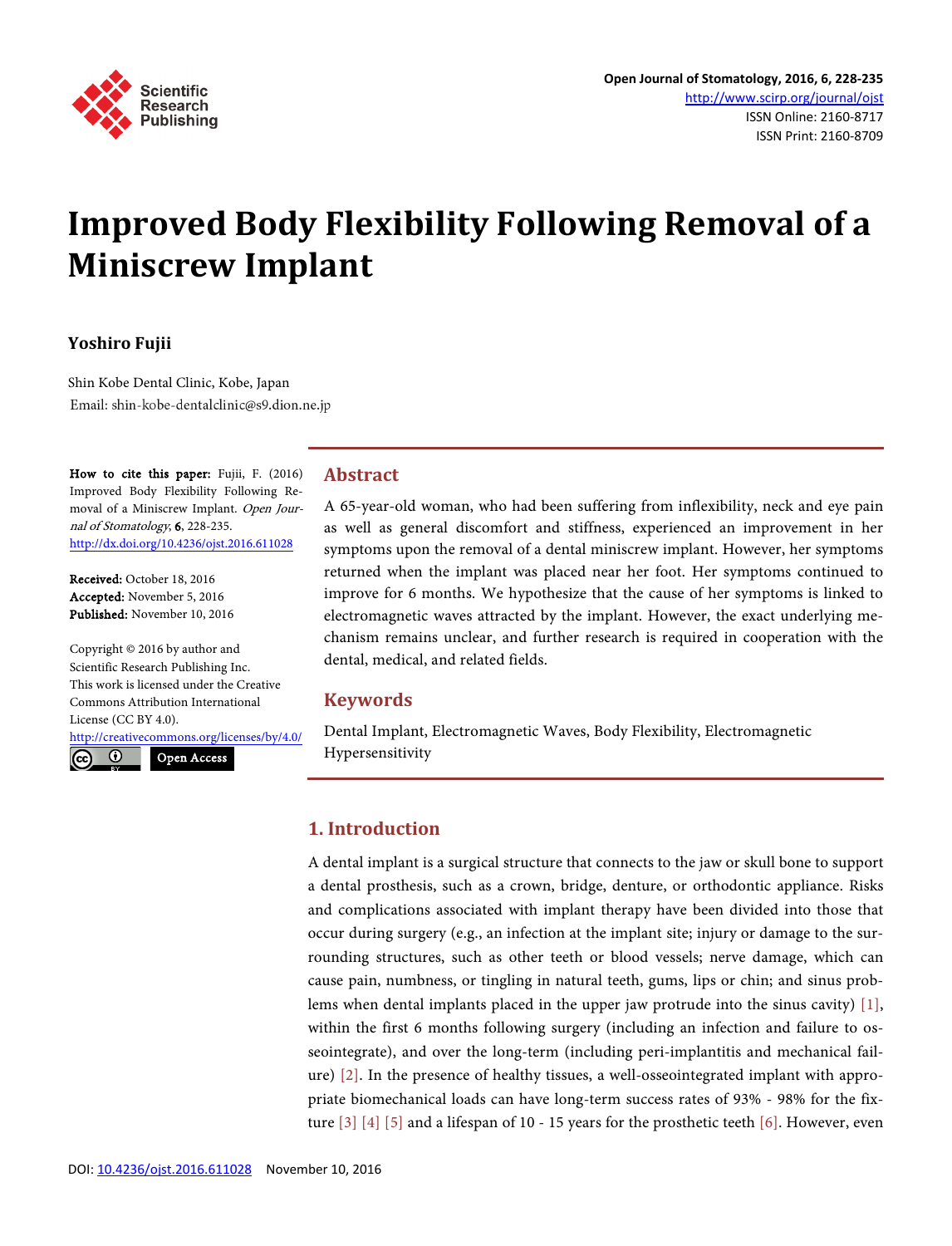if an implant is well osseointegrated, it may attract harmful electromagnetic waves, resulting in many adverse systemic conditions [\[7\]](#page-5-6) [\[8\]](#page-5-7) [\[9\].](#page-5-8) A miniscrew implant has a peculiar shape compared with other types of implants and is primarily used as an orthodontic anchor. Miniscrew implants can provide stationary anchorage for various tooth movements and make it possible to move the tooth in directions that are impossible using traditional orthodontic mechanics. On the other hand, the clinical use of miniscrew anchorage includes some risks  $(i.e.,$  screw fracture, damage to the soft tissues, and injury to hard tissues [\[10\].](#page-6-0) However, the systemic effects of miniscrew implants are not well established. This study presents a case in which many affected body conditions improved after the removal of a miniscrew implant.

## **2. Case Presentation**

5 years prior to this study, the patient (a 65-year-old woman) received a miniscrew implant in her right lower jaw to do the orthodontics of the residual teeth, before inserting a partial denture to compensate for missing teeth. However, she began experiencing symptoms of inflexibility, neck and eye pain as well as general discomfort and stiffness after receiving a dental miniscrew implant.

<span id="page-1-0"></span>At the first visit to the dental clinic, the miniscrew was implanted into the molar por-tion of her right lower jaw [\(Figure 1,](#page-1-0) [Figure 2\)](#page-2-0). However, her treatment was discontinued because of her symptoms, and therefore, no orthodontic appliance or permanent prosthesis was placed on the implant. There was no evidence of pathology, such as inflammation surrounding the implant or local subjective symptoms (e.g., pain). Although the dentist in charge denied the relationship between the implantation and body issues, the author removed the implant by twisting it out using a plier under topical anesthesia [\(Figure 3,](#page-2-1) [Figure 4\)](#page-2-2). Immediately after removing the implant, the pa-



Figure 1. The implanted miniscrew in the molar portion of the patient's right lower jaw (indicated by the arrow).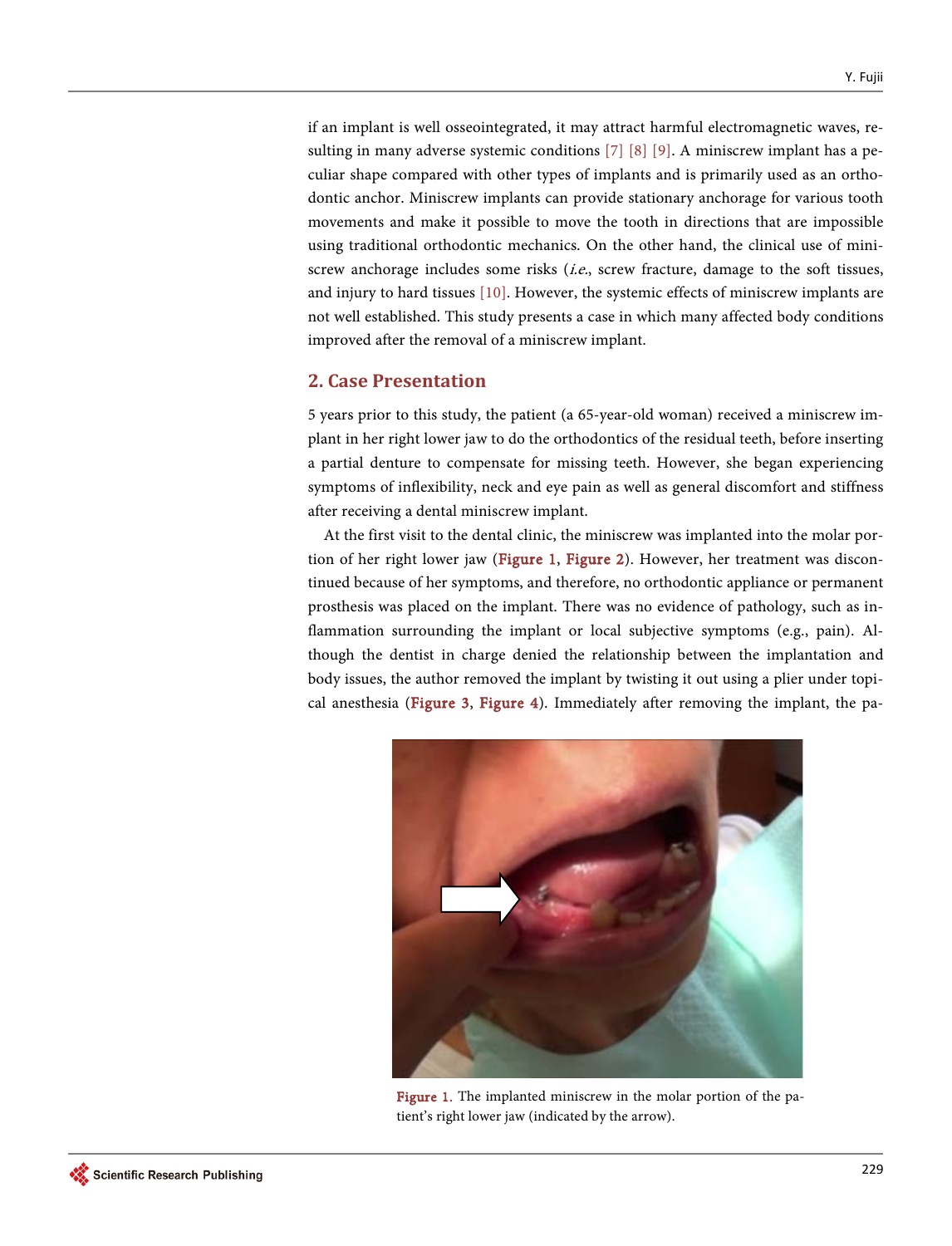<span id="page-2-0"></span>

Figure 2. Implanted miniscrew displayed as a panoramic radiograph image (arrow).

<span id="page-2-1"></span>

Figure 3. The implant was removed by twisting it out with a plier under topical anesthesia.

<span id="page-2-2"></span>

Figure 4. The removed implant.

tient's symptoms improved. In particular, her flexibility noticeably increased (Figure [5\)](#page-3-0). However, she became less flexible when the removed implant was placed near her foot [\(Figure 6\)](#page-3-1). When the implant was moved away, she regained flexibility. Following the removal of the implant, the author fitted the patient with a partial denture. Her body flexibility continued to improve over the next 6 months [\(Figure 7\)](#page-4-0). She received no other treatment to the author's knowledge.

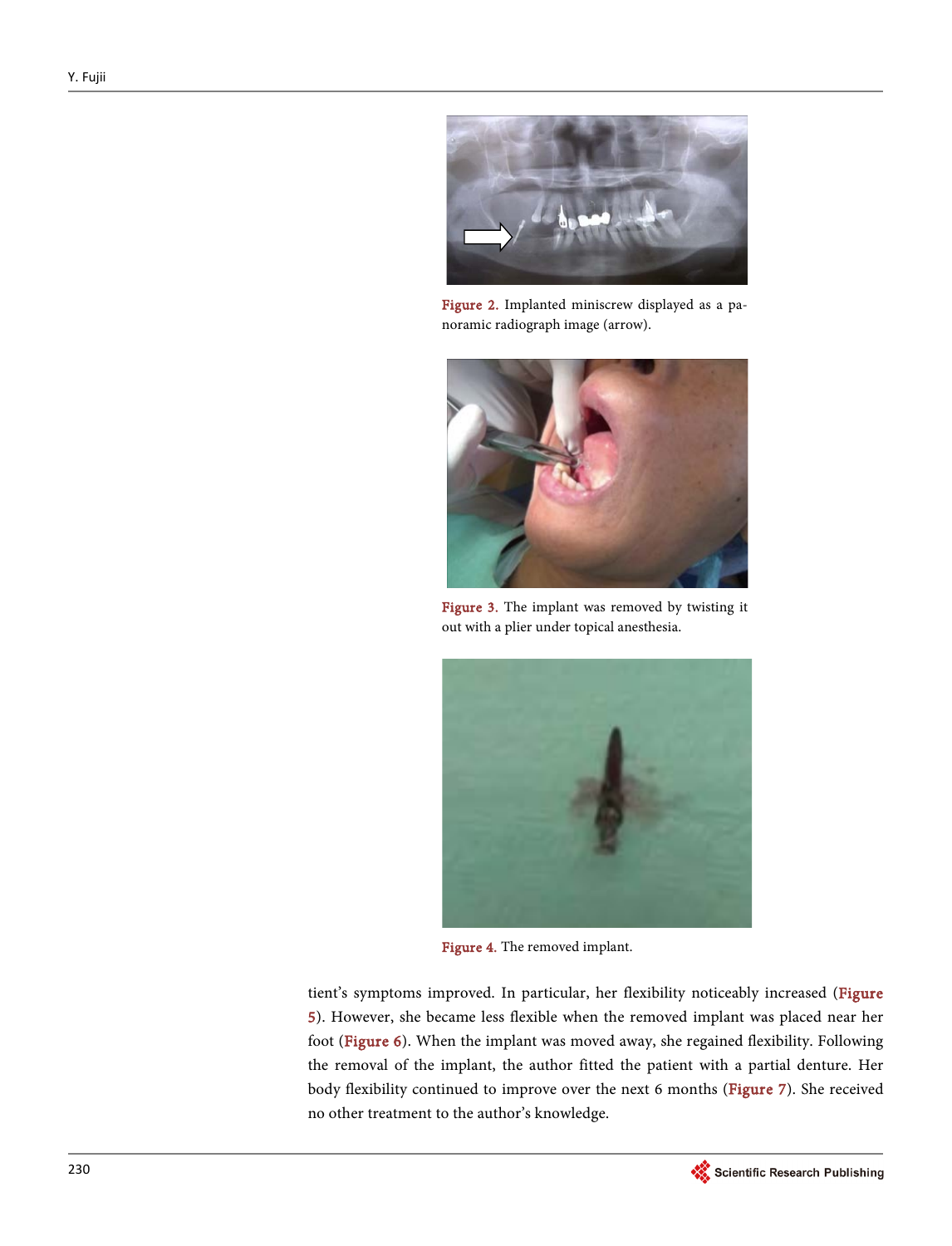<span id="page-3-0"></span>

Figure 5. The patient could touch the floor easily after the implant was removed.

<span id="page-3-1"></span>

Figure 6. The subject could not touch the floor when the removed implant was placed near her feet (indicated by the arrow).

# **3. Discussion**

Through the development of electronic technology, electronic devices, such as cell phones or personal computers (PCs) have spread worldwide in recent years [\[11\]](#page-6-1) [\[12\].](#page-6-2)  However, there have been several reports of physical abnormalities occurring because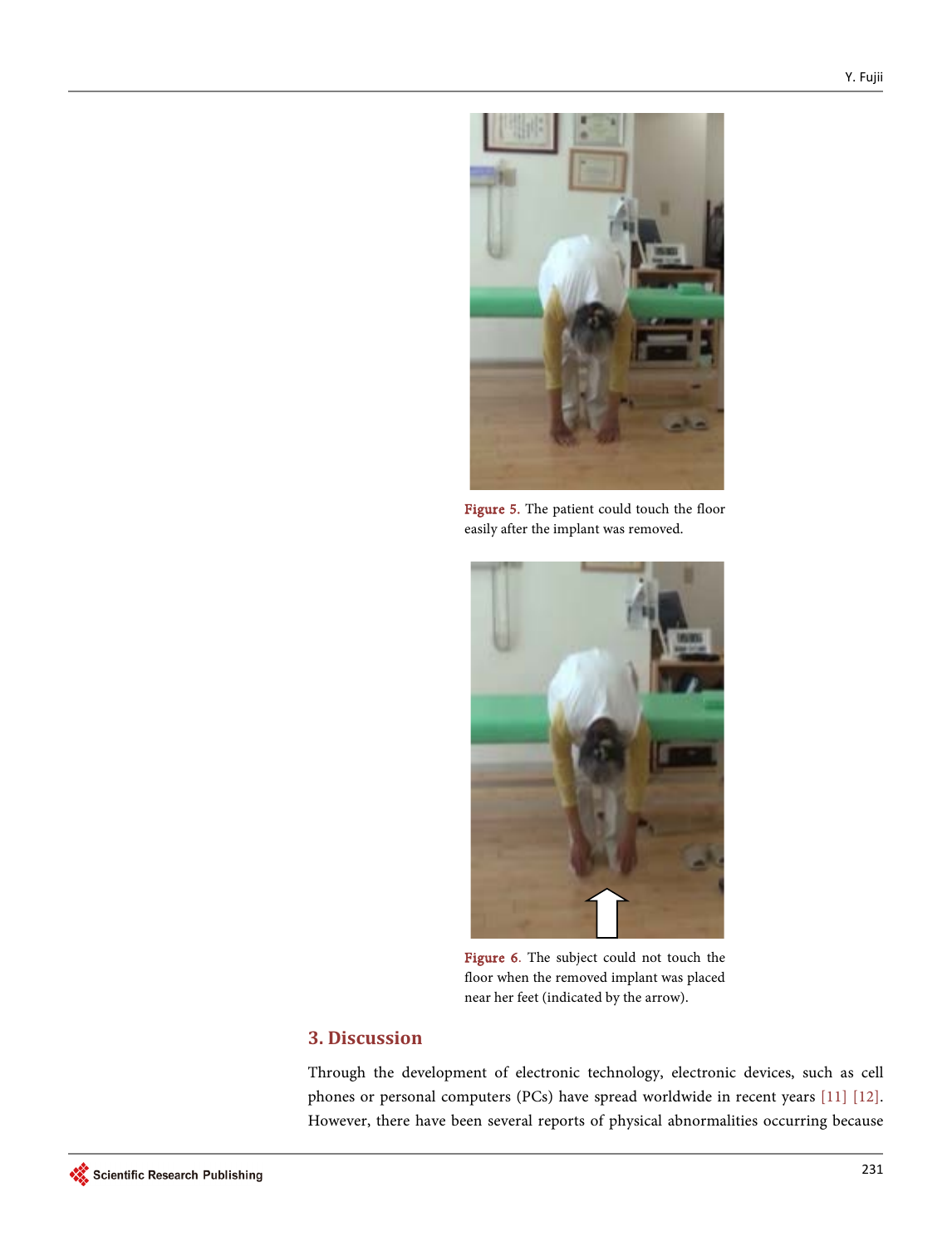<span id="page-4-0"></span>

Figure 7. Flexibility continued to improve 6 months after the removal of the miniscrew implant.

of electromagnetic waves emitted by such electronic devices [\[13\]](#page-6-3)[-\[20\].](#page-6-4) In addition, the incidence of adverse biological effects due to electromagnetic waves may be increasing. Such unpleasant symptoms are termed as electromagnetic hypersensitivity. This condition includes many symptoms, such as headaches, fatigue, tinnitus, dizziness, memory loss, irregular heartbeats, and dermatological symptoms, which are considered to be caused by electromagnetic hypersensitivity [\[21\]](#page-6-5) [\[22\]](#page-6-6) [\[23\]](#page-6-7) [\[24\]](#page-6-8) [\[25\].](#page-6-9) 

There have been previous reports of a case in which dizziness and joint mobility disorders were induced by harmful electromagnetic waves collected by a dental onlay [\[26\]](#page-6-10) and a case in which balance dysregulation and dizziness were induced by harmful electromagnetic waves collected by a dental amalgam filling [\[27\].](#page-7-0) Cases in which dental implants may have collected harmful electromagnetic waves have also been reported [\[7\]](#page-5-6) [\[8\]](#page-5-7) [\[9\]](#page-5-8) [\[28\].](#page-7-1) Similar to the aforementioned cases, the miniscrew implant described in the present case may have collected harmful electromagnetic waves, resulting in the patient's reported symptoms. However, this case also clarified that a miniscrew implant might collect harmful electromagnetic waves resulting in several types of physical symptoms because the patient reported that she was completely healthy before receiving the miniscrew implant and that she had no other health problems. Furthermore, the electromagnetic field emitted by a commercial cell phone affects the regional cerebral flow in humans, suggesting that electromagnetic waves may induce changes in neuronal activity [\[29\].](#page-7-2) 

Despite evidence supporting an array of possibilities, the underlying mechanism of the patient's symptoms has not been clarified, and additional research is required in cooperation with the dental, medical, and related fields in order to adequately address this issue.

The actual experiment conducted in this case can be observed in the YouTube video: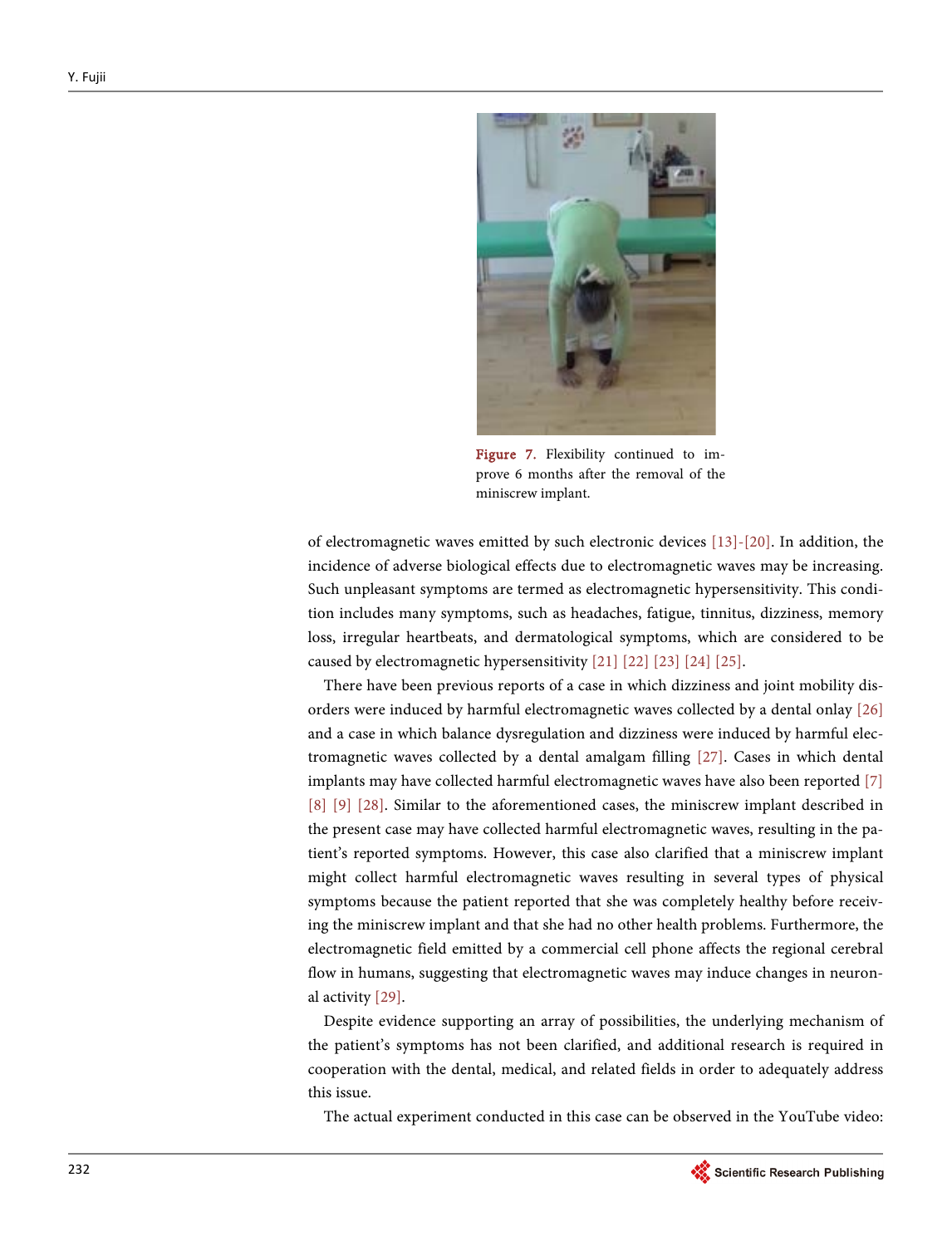"Body flexibility regaining after an implant removal". <https://www.youtube.com/watch?v=zu-XVZNWFts> (last accessed 10/Oct/20156).

## **4. Conclusion**

Miniscrew implantation is very useful for orthodontic treatment. However, this case report showed that many systemic symptoms, such as neck pain, eye pain, discomfort, shoulder stiffness, and body stiffness improved after removal of the miniscrew implant. The results suggest that harmful electromagnetic waves collected by the implant can affect the body. Accordingly, testing for the adverse effects of electromagnetic waves is required before dental implant surgery. Further research involving multidisciplinary cooperation may shed light on the underlying mechanisms.

#### **Statement**

The patient orally consented to publication.

### **References**

- <span id="page-5-0"></span>[1] Mayo Clonic Staff (2016) Dental Implant Surgery Risks. Mayo Clinic. [http://www.mayoclinic.org/tests-procedures/dental-implant-surgery/basics/risks/prc-20009](http://www.mayoclinic.org/tests-procedures/dental-implant-surgery/basics/risks/prc-20009052) [052](http://www.mayoclinic.org/tests-procedures/dental-implant-surgery/basics/risks/prc-20009052)
- <span id="page-5-1"></span>[2] Esposio, M., Hirsch, J.M., Lekholm, U. and Thomsen, P. (1998) Biological Factors Contributing to Failures of Osseointegrated Oral Implants. (II). Etiopathogenesis. European Journal of Oral Sciences, 106, 721-764. <http://dx.doi.org/10.1046/j.0909-8836..t01-6-.x>
- <span id="page-5-2"></span>[3] Papaspyridakos, P., Mokti, M., Chen, C.J., Benic, G.I., Gallucci, G.O. and Chronopoulos, V. (2013) Implantand Prosthodontic Survival Rates with Implant Fixed Complete Dental Prostheses in the Edentulous Mandible after at Least 5 Years: A Systematic Review. Clinical Implant Dentistry and Related Research, 11, 705-717.
- <span id="page-5-3"></span>[4] Berglundh, T., Persson, L. and Klinge, B. (2002) A Systematic Review of the Incidence of Biological and Technical Complications in Implant Dentistry Reported in Prospective Longitudinal Studies of at Least 5 Years. Journal of Clinical Periodontology, 29, 197-212. <http://dx.doi.org/10.1034/j.1600-051X.29.s3.12.x>
- <span id="page-5-4"></span>[5] Pjetursson, B.E., Thoma, D., Jung, R., Zwahlen, M. and Zembic, A. (2012) A Systematic Review of the Survival and Complication Rates of Implant-Supported Fixed Dental Prostheses (FDPs) after a Mean Observation Period of at Least 5 Years. Clinical Oral Implants Research, 23, 22-38. <http://dx.doi.org/10.1111/j.1600-0501.2012.02546.x>
- <span id="page-5-5"></span>[6] Bozini, T., Petridis, H., Garefis, K. and Garefis, P. (2011) A Meta-Analysis of Prosthodontic Complication Rates of Implant-Supported Fixed Dental Prostheses in Edentulous Patients after an Observation Period of at Least 5 Years. The International Journal of Oral & Maxillofacial Implants, 26, 304-318.
- <span id="page-5-6"></span>[7] Fujii, Y. (2012) Do Dental Implants Cause Scoliosis? Case Report. Personalized Medicine Universe, 1, 79-80. <http://dx.doi.org/10.1016/j.pmu.2012.05.012>
- <span id="page-5-7"></span>[8] Fujii, Y. (2014) Sensation of Balance Dysregulation Caused/Aggravated by a Collection of Electromagnetic Waves in a Dental Implant. Open Journal of Antennas and Propagation, 2, 29-35[. http://dx.doi.org/10.4236/ojapr.2014.23004](http://dx.doi.org/10.4236/ojapr.2014.23004)
- <span id="page-5-8"></span>[9] Fujii, Y. (2016) Improvement of Systemic Symptoms after Dental Implant Removal. Open Journal of Stomatology, 6, 37-46[. http://dx.doi.org/10.4236/ojst.2016.62005](http://dx.doi.org/10.4236/ojst.2016.62005)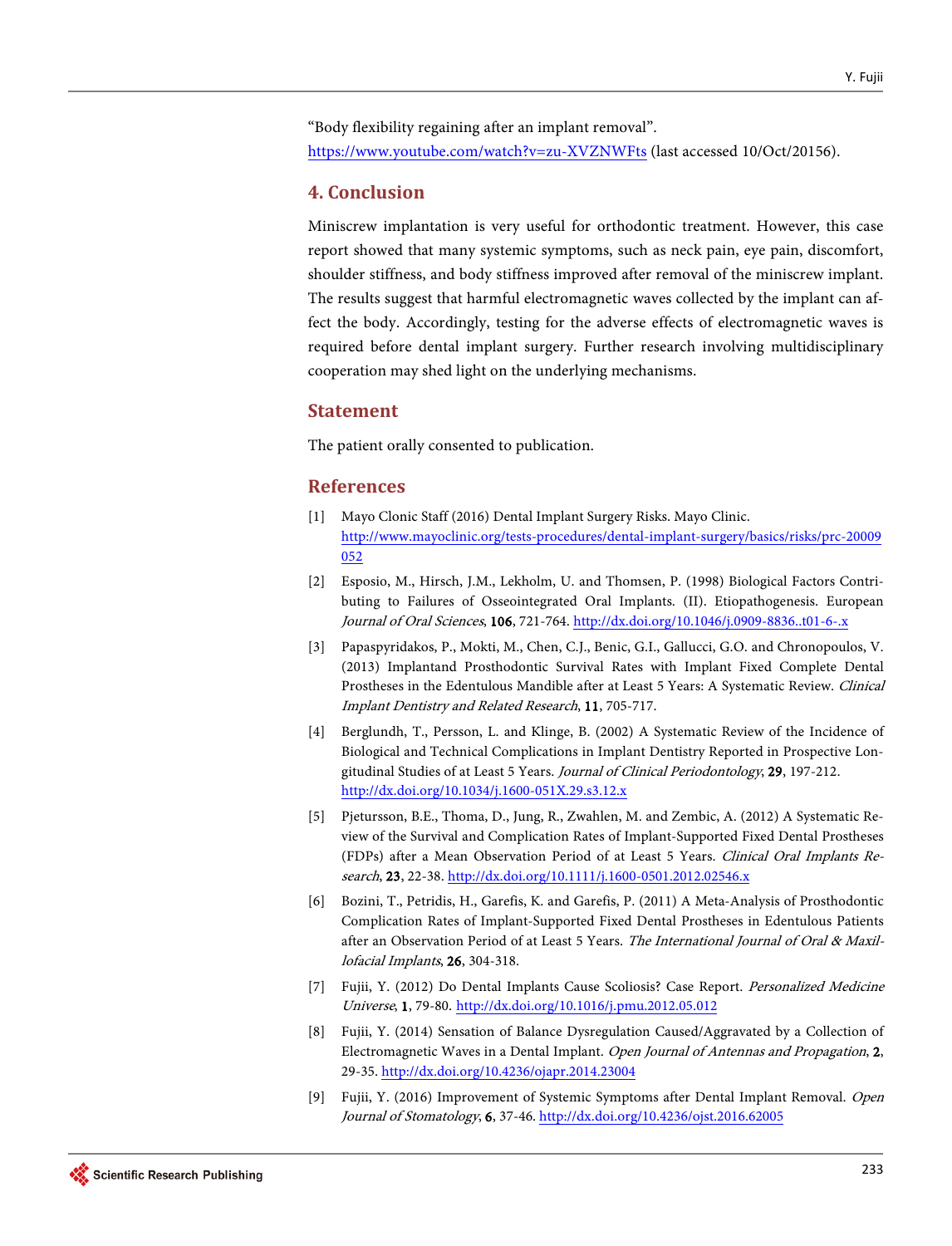- <span id="page-6-0"></span>[10] Kuroda, S. and Tanaka, E. (2014) Risks and Complications of Miniscrew Anchorage in Clinical Orthodontics. Japanese Dental Science Review, 50, 79-85. <http://dx.doi.org/10.1016/j.jdsr.2014.05.001>
- <span id="page-6-1"></span>[11] Geser, H. (2004) Towards a Sociological Theory of the Mobile Phone, Release 3.0. University of Zurich, Zurich. [http://socio.ch/mobile/t\\_geser1.htm/](http://socio.ch/mobile/t_geser1.htm/)
- <span id="page-6-2"></span>[12] Van Dijk, J. and Hacker, K. (2003) The Digital Divide as a Complex and Dynamic Phenomenon. The Information Society, 19, 315-326[. http://dx.doi.org/10.1080/01972240309487](http://dx.doi.org/10.1080/01972240309487)
- <span id="page-6-3"></span>[13] Fujii, Y. (2014) Holistic Dentistry (Holistic Dental Treatment). [http://www.holistic-dentistry.net/blog/2013/07/entry\\_242/](http://www.holistic-dentistry.net/blog/2013/07/entry_242/)
- [14] Aalto, S., Haarala, C., Brück, A., Sipilä, H., Hämäläinen, H. and Rinne, J.O. (2006) Mobile Phone Affects Cerebral Blood Flow in Humans. Journal of Cerebral Blood Flow and Metabolism, 26, 885-900. <http://dx.doi.org/10.1038/sj.jcbfm.9600279>
- [15] Feychting, M., Jonsson, F., Pedersen, N.L. and Ahlbom, A. (2003) Occupational Magnetic Field Exposure and Neurodegenerative Disease. Epidemiology, 14, 413-419. <http://dx.doi.org/10.1097/01.EDE.0000071409.23291.7b>
- [16] Håkansson, N., Gustavsson, P., Johansen, C. and Floderus, B. (2003) Neurodegenerative Diseases in Welders and Other Workers Exposed to High Levels of Magnetic Fields. Epidemiology, 14, 420-426. <http://dx.doi.org/10.1097/01.ede.0000078446.76859.c9>
- [17] Ahlbom, A. (2001) Neurodegenerative Diseases, Suicide and Depressive Symptoms in Relation to EMF. Bioelectromagnetics Supplement, 5, 132-143. [http://dx.doi.org/10.1002/1521-186X\(2001\)22:5+<::AID-BEM1029>3.0.CO;2-V](http://dx.doi.org/10.1002/1521-186X(2001)22:5+%3C::AID-BEM1029%3E3.0.CO;2-V)
- [18] Linet, M.S., Hatch, E.E., Kleinerman, R.A., Robison, L.L., Kaune, W.T., Friedman, D.R., et al. (1997) Residential Exposure to Magnetic Fields and Acute Lymphoblastic Leukemia in Children. The New England Journal of Medicine, 337, 1-7. <http://dx.doi.org/10.1056/NEJM199707033370101>
- [19] Röösli, M., Moser, M., Baldinini, Y., Meier, M. and Braun-Fahrländer, C. (2007) Symptoms of Ill Health Ascribed to Electromagnetic Field Exposure—A Questionnaire Survey. International Journal of Hygiene and Environmental Health, 207, 141-150. <http://dx.doi.org/10.1078/1438-4639-00269>
- <span id="page-6-4"></span>[20] Edelstyn, N. and Oldershaw, A. (2002) The Acute Effects of Exposure to the Electromagnetic Field Emitted by Mobile Phones on Human Attention. Neuroreport, 13, 119-121. <http://dx.doi.org/10.1097/00001756-200201210-00028>
- <span id="page-6-5"></span>[21] Rea, W., Pan, Y., Yenyves, E., Sujisawa, I., Suyama, H., Samadi, N., et al (1991) Electromagnetic Field Sensitivity. Journal of Bioelectricity, 10, 241-256. <http://www.feb.se/emfguru/Ehs/electromagnetic-sensitivity.html> <http://dx.doi.org/10.3109/15368379109031410>
- <span id="page-6-6"></span>[22] Rubin, G.J., Das Munshi, J. and Wessely, S. (2005) Electromagnetic Hypersensitivity: A Systematic Review of Provocation Studies. Psychosomatic Medicine, 67, 224-232. <http://dx.doi.org/10.1097/01.psy.0000155664.13300.64>
- <span id="page-6-7"></span>[23] Rubin, G.J., Das Munshi, J. and Wessely, S. (2006) A Systematic Review of Treatments for Electromagnetic Hypersensitivity. Psychosomatic Medicine, 75, 12-18.
- <span id="page-6-8"></span>[24] Norbert, L. (2009) Electromagnetic Hypersensitivity. Advances in Electromagnetic Fields in Living Systems, 5, 167-197. [http://dx.doi.org/10.1007/978-0-387-92736-7\\_5](http://dx.doi.org/10.1007/978-0-387-92736-7_5)
- <span id="page-6-9"></span>[25] Kimata, H. (2005) Microwave Radiation from Cellular Phones Increases Allergen-Specific IgE Production. Allergy, 60, 838-839[. http://dx.doi.org/10.1111/j.1398-9995.2005.00802.x](http://dx.doi.org/10.1111/j.1398-9995.2005.00802.x)
- <span id="page-6-10"></span>[26] Fujii, Y. (2015) Dental Treatment for Dizziness and Joint Mobility Disorder Caused by Harmful Electromagnetic Waves. Open Journal of Antennas and Propagation, 3, 1-7.